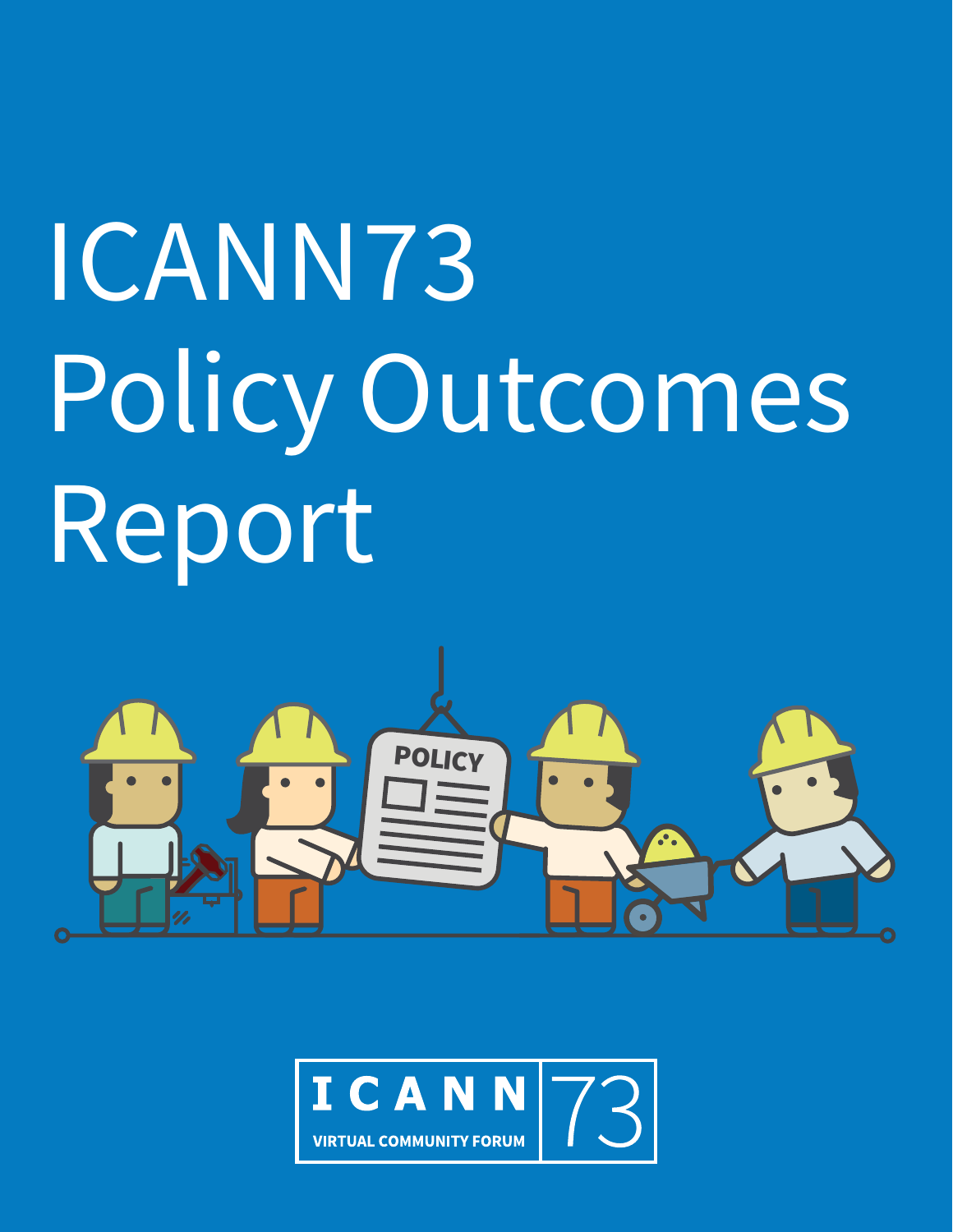# Table of **Contents**

| <b>03</b> Letter from David Olive                      |
|--------------------------------------------------------|
| <b>04</b> Plenary Sessions                             |
| 06 Address Supporting Organization (ASO)               |
| 07 Country Code Names Supporting Organization (ccNSO)  |
| <b>09</b> Generic Names Supporting Organization (GNSO) |
| 14 At-Large Advisory Committee (ALAC)                  |
| <b>17</b> Governmental Advisory Committee (GAC)        |
| 19 Root Server System Advisory Committee (RSSAC)       |
| 20 Security and Stability Advisory Committee (SSAC)    |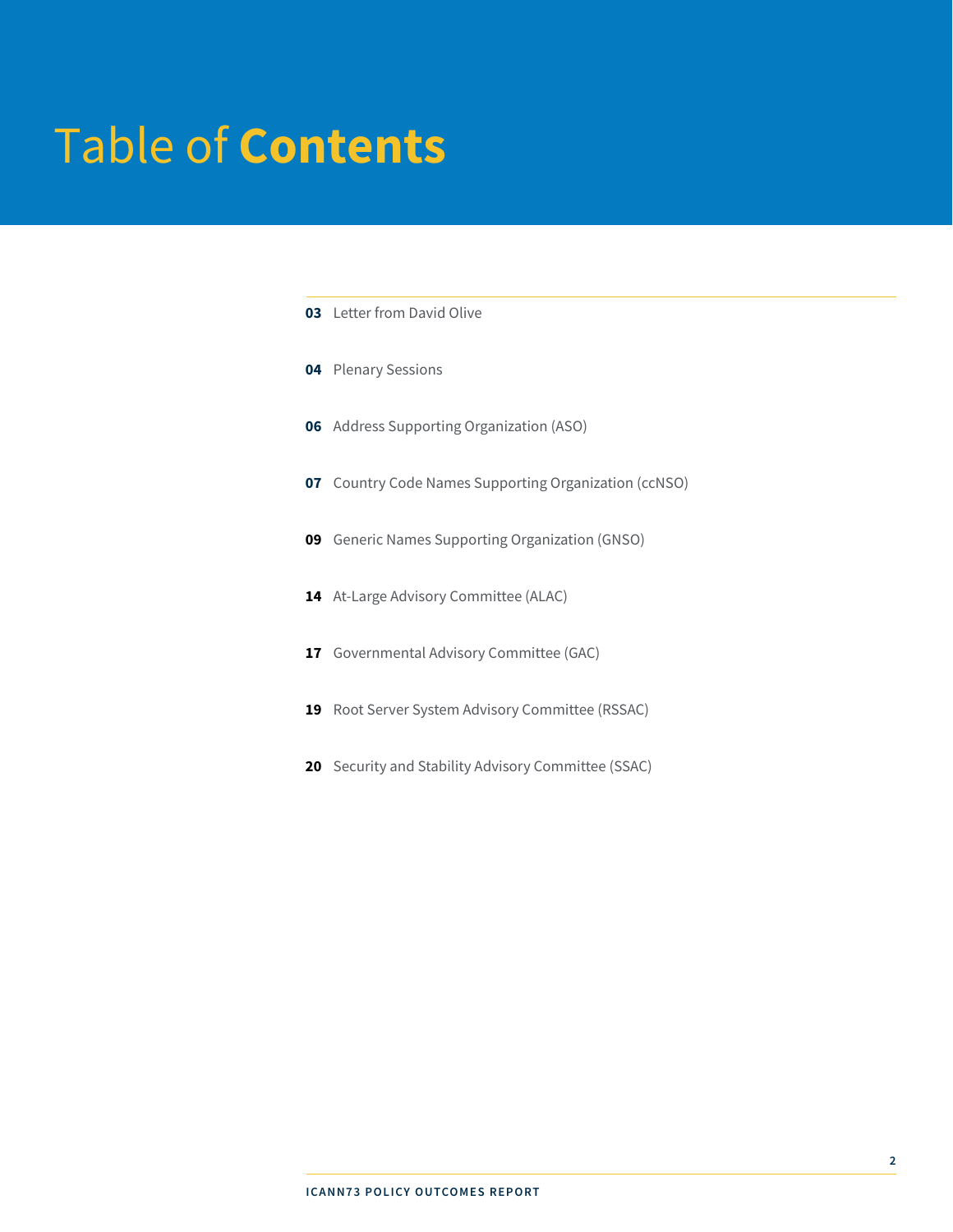# <span id="page-2-0"></span>A Successful **ICANN73**



Thank you very much for participating in the ICANN73 Virtual Community Forum!

We hope this ICANN Public Meeting allowed for dynamic discussions and the continuation of substantive work. The ICANN organization (org) appreciates the proactive engagement and robust participation of the ICANN community. More than 1,570 attendees from 146 countries and territories participated in 79 sessions over four days.

The ICANN73 Policy Outcomes report captures decisions and outcomes from the Supporting Organizations and Advisory Committees. This report also reviews additional activities, looks ahead, and provides resources to enable sustained engagement on important issues.

The ICANN community develops consensus-driven policy and advice that ensure the security, stability, and resiliency of the global Internet. ICANN org is proud to facilitate this core work by enabling efficient and effective bottom-up participation in the multistakeholder model.

We look forward to seeing you at the ICANN74 Policy Forum in The Hague, Netherlands.

Best regards,

**David Olive** Senior Vice President, Policy Development Support

Managing Director, Washington, D.C. Engagement Office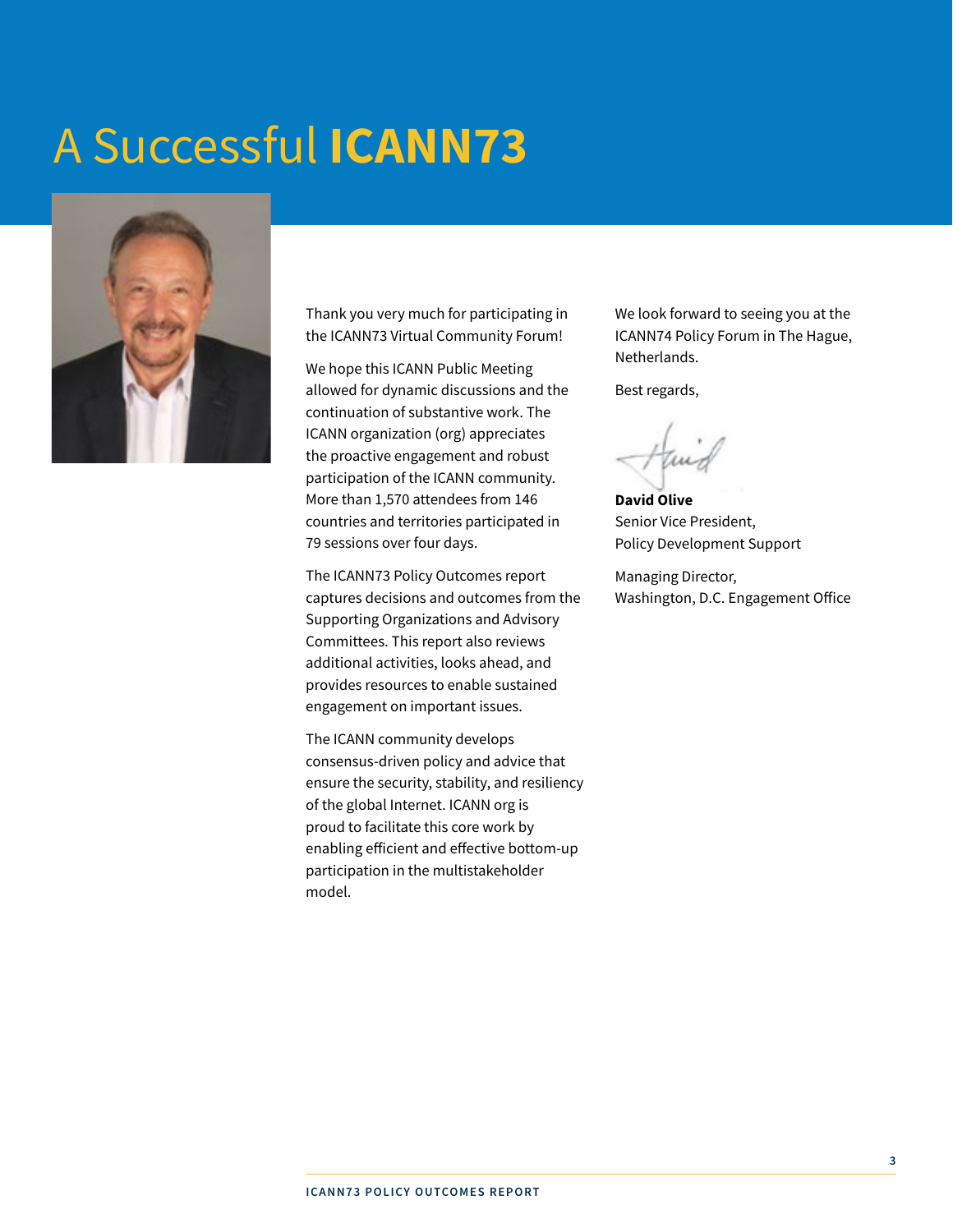# <span id="page-3-0"></span>**The Global Public Interest Framework: Is it Useful?**

#### **Agenda**

This plenary session explored the role of the global public interest (GPI) framework at ICANN. The GPI **[framework](https://community.icann.org/display/prjxplrpublicint/GPI+Toolkit)** is designed to focus on specific contexts or issues that require a decision by the ICANN Board. ICANN Board member Avri Doria discussed the Operational Design Phase (ODP) for the System for Standardized Access/Disclosure (SSAD) as a use case where the GPI framework was part of ICANN Board deliberations. Panelists from the Generic Names Supporting Organization Council (GNSO) Council, Governmental Advisory Committee (GAC), and At-Large then engaged in a discussion on how the framework could best be used by the ICANN community in its interactions with the ICANN Board. Marita Moll moderated the plenary session.

#### **Highlights**

- Ergys Ramaj from ICANN org provided a brief overview of the GPI framework.
- Avri Doria from the ICANN Board outlined the purpose of the framework and encouraged the ICANN community to review and consider how it fits into its processes.
- Justine Chew from the At-Large noted that, within the GPI framework, data should be collected to assess whether a decision was made using the framework.
- Velimira Grau from the GAC noted the challenge of balancing different interests to benefit the global public in accordance with the ICANN Bylaws.
- Paul McGrady from the GNSO Council emphasized that the GPI framework is not solely a process. There are substantive GPI considerations as part of ICANN policy work, and inclusivity leads to better outcomes.
- The ICANN community panelists agreed that there is wider use for the GPI framework and that further work to define the GPI as an evaluation tool is needed.

# **Next Steps**

ICANN community groups will strive to further integrate the GPI framework in their policy and advice work. The ICANN Board will continue its consideration of the GPI in the context of the ODP for the SSAD. The GPI framework will continue to evolve along with the work of ICANN and the ICANN community.

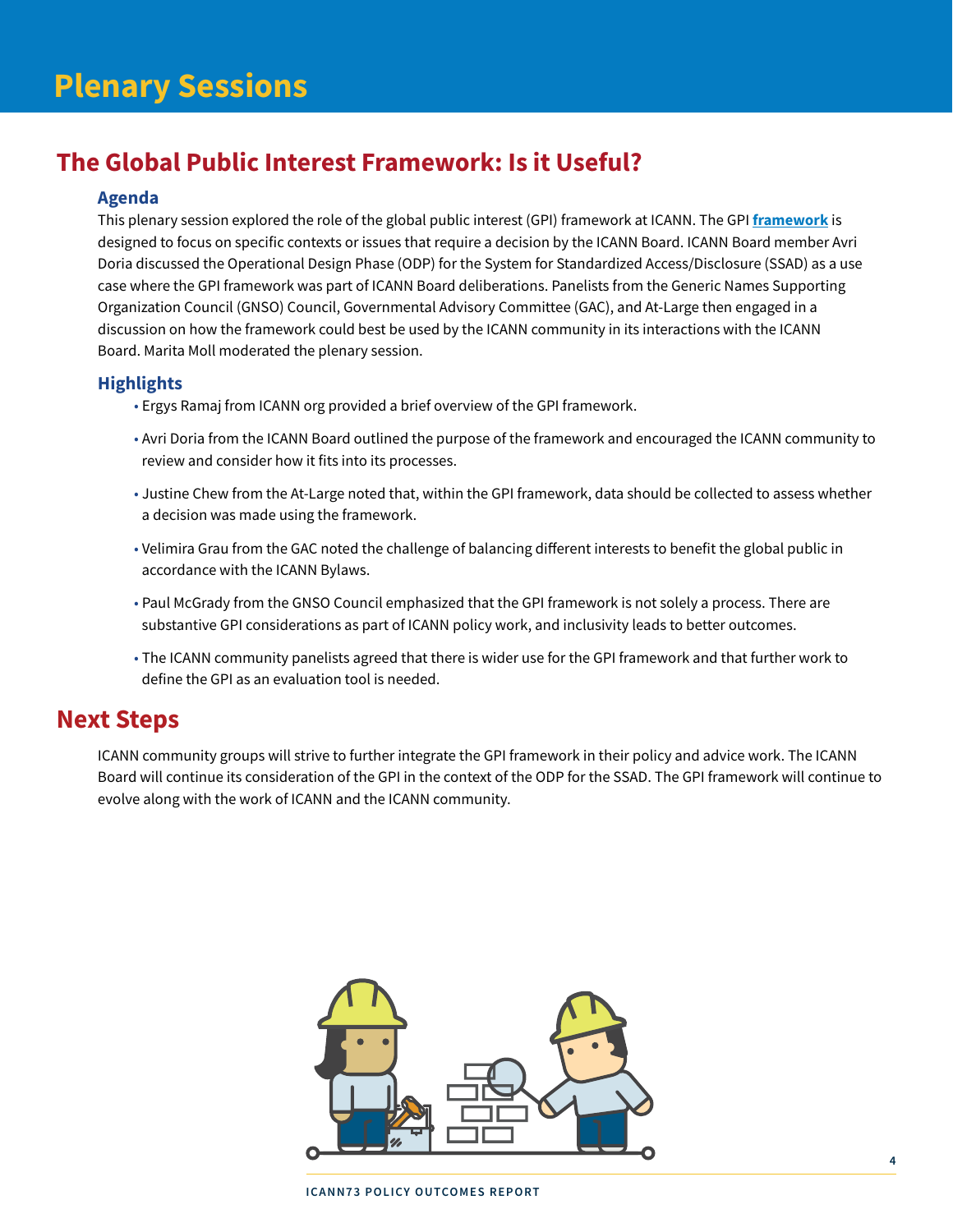# **Evolving the DNS Abuse Conversation**

#### **Agenda**

This plenary session explored the distinction between compromised and maliciously registered domain names and discussed the evolving industry response to Domain Name System (DNS) abuse. Participants had the opportunity to interact with industry representatives and community members to discuss mitigation strategies. Graeme Bunton from the DNS Abuse Institute moderated the session.

#### **Highlights**

- Maciej Korczynski from the University of Grenoble discussed the importance of the distinction between malicious and compromised domain names, and the existing approaches to differentiate them. The approaches used to distinguish them are based on heuristics and machine learning. Korczynski further shared some examples of common DNS abuse cases.
- Chris Lewis Evans from the Governmental Advisory Committee Public Safety Working Group stated that registries and registrars require evidentiary standards to act on compromised domain names.
- Rod Rasmussen from the Security and Stability Advisory Committee highlighted the mitigation efforts of deletion, suspension, and redirection that should be used once a domain name has been identified as malicious.
- Reg Levy from the Registrar Stakeholder Group discussed the efforts put in place by registrars to look for patterns of abuse.
- Lori Schulman from the Intellectual Property Constituency proposed a Uniform Domain-Name Dispute-Resolution Policy (UDRP)-type process for compromised domain names.
- Alan Woods from the Registries Stakeholder Group raised the importance of proportionality of harm when dealing with DNS abuse.
- The panelists discussed and emphasized the need for the Internet community to work together to fully mitigate the risk of DNS abuse.

# **Next Steps**

The panelists agreed that a balanced approach to mitigate DNS abuse is necessary. The ICANN community will continue its dialogue on DNS abuse.

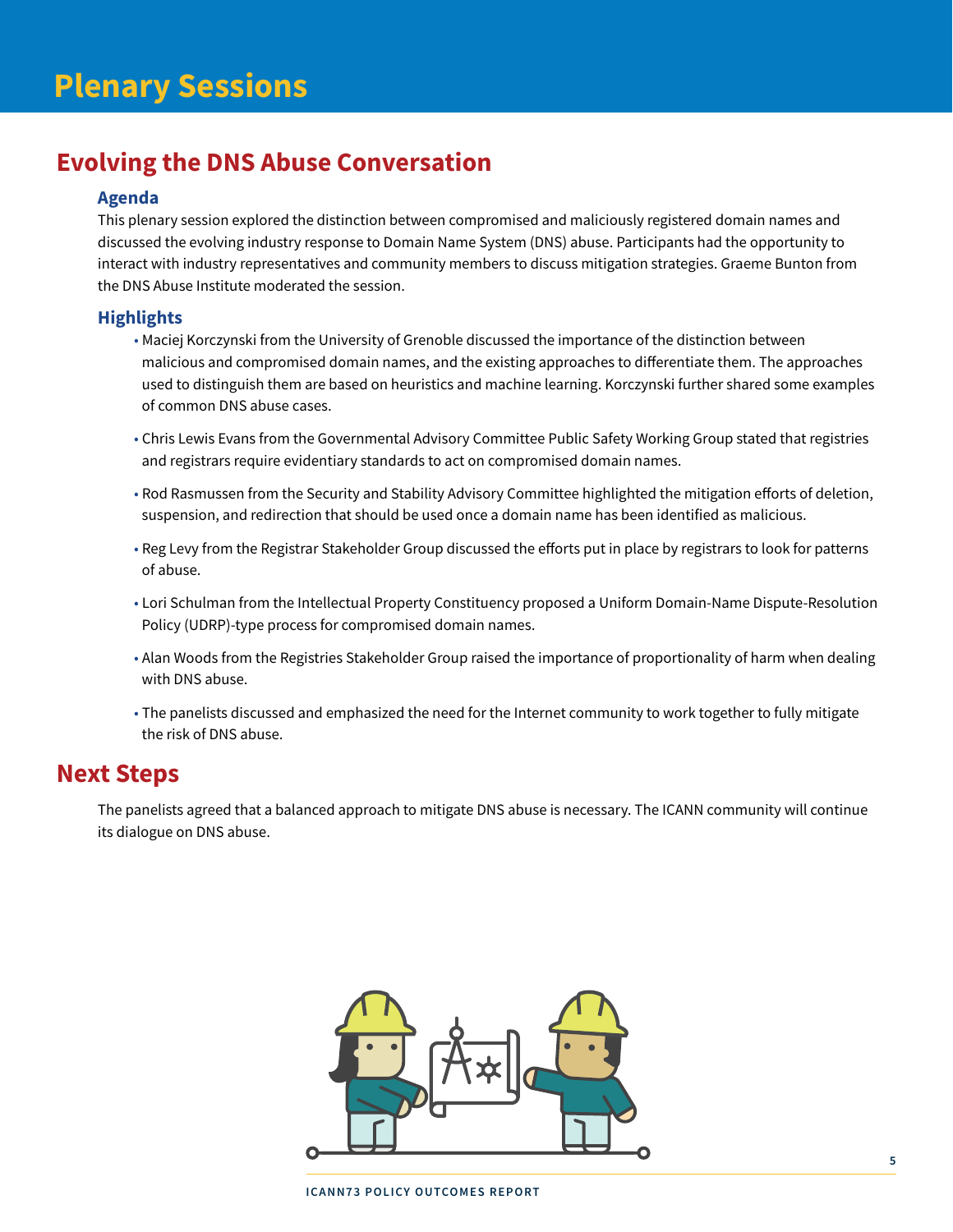<span id="page-5-0"></span>The ASO, including the ASO Address Council (ASO AC), did not convene during ICANN73.

# **Next Steps**

The ASO AC continues its **[selection process](https://aso.icann.org/icann-board/icann-board-elections/2022-icann-board-of-directors-election/)** for ICANN Board Seat 10. An announcement is expected by May 2022.

ASO AC monthly teleconferences are open to observers. For more information, including the teleconference schedule, observer privileges, and remote participation details, read **[here](https://aso.icann.org/aso-ac-teleconference-open-for-observers/)**.

The ASO conducts policy development on regional Internet registry (RIR) community mailing lists and during RIR meetings. For more information about current regional policy development work, please refer to the latest ASO AC **[update](https://aso.icann.org/documents/presentations/)**. To stay informed about regional policy development, subscribe to the relevant RIR community mailing list.

# **Resources**

- **[AFRINIC Resource Policy Discussion](https://lists.afrinic.net/mailman/listinfo.cgi/rpd)**
- **APNIC Policy Special Interest Group**
- **[ARIN Public Policy](https://mailman.apnic.net/mailman/listinfo/sig-policy)**
- **[LACNIC Políticas](https://mail.lacnic.net/mailman/listinfo/politicas)**
- **[RIPE Address Policy Working Group](https://www.ripe.net/mailman/listinfo/address-policy-wg/)**

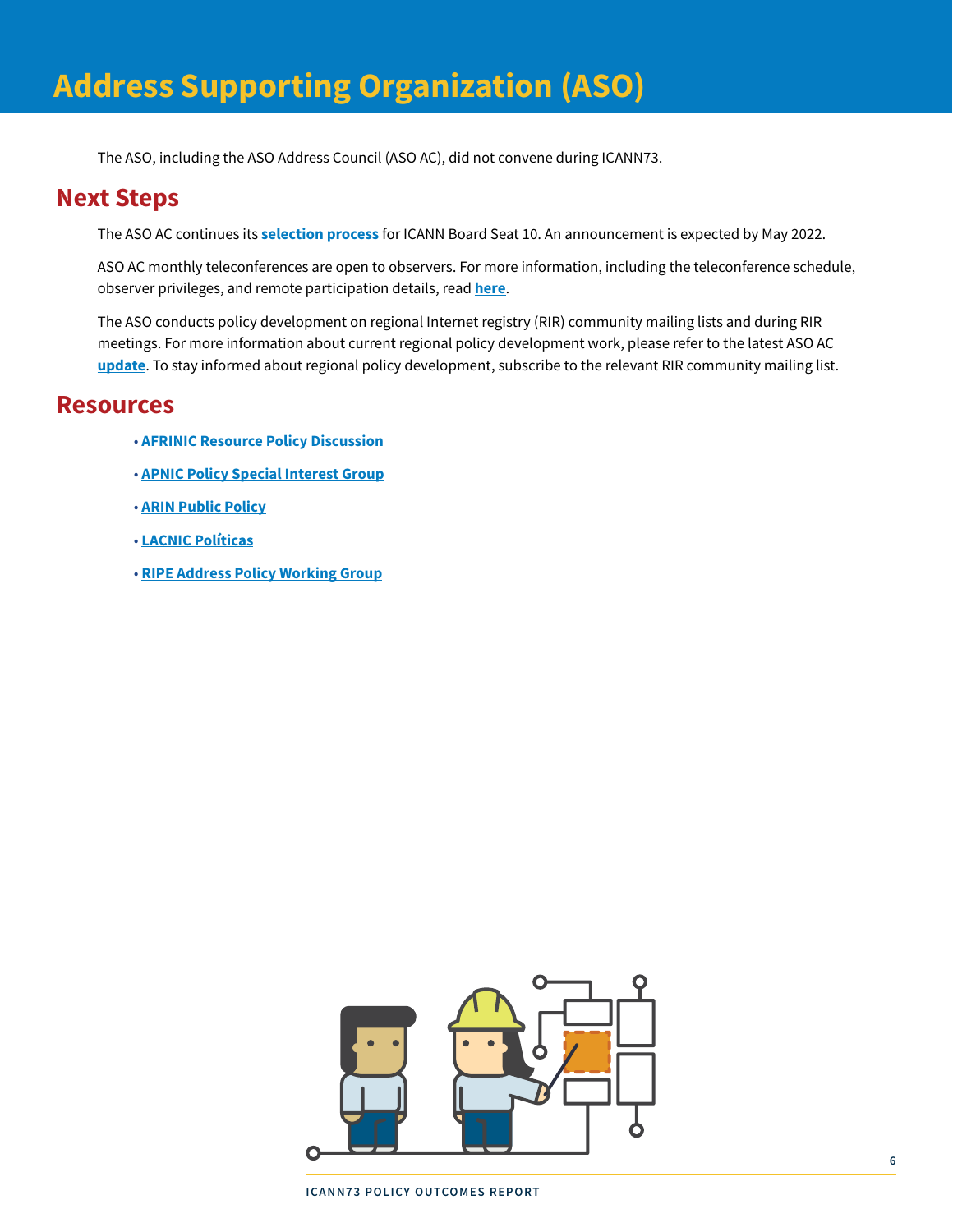<span id="page-6-0"></span>During ICANN73, the ccNSO held various sessions which included Tech Day, ccNSO Members Meetings, and ccNSO Council sessions. The ccNSO Council elected a new leadership team for the upcoming year and discussed the roles and responsibilities of individual ccNSO councilors for the year ahead. The ccNSO Council also agreed on next steps regarding the proposed roadmap for the ccNSO and DNS abuse. To learn more, go to the ccNSO Council **[workspace](https://community.icann.org/display/ccNSOCWS/March+2022+-+at+ICANN73)**.

# **Additional Activities**

The ccNSO policy development working groups and other committees continued their work according to their regular schedules and did not meet as part of ICANN73. The various working groups and committees prepare **[updates](https://community.icann.org/display/ccnsowkspc/ccNSO+Working+Group+and+Committee+updates)** in preparation for each ccNSO Council meeting. The updates include information about the current status, next steps, and background.

# **Next Steps**

During ICANN73, the ccNSO ad hoc committee on DNS abuse sought feedback from country code top-level domain (ccTLD) managers on the proposed roadmap for the ccNSO and DNS abuse. The roadmap is aligned with the ccNSO role and focuses on four core elements with the goal to create resources that ccTLD managers can use on a voluntary basis:

- Share information, best practices, and related approaches to benefit ccTLDs.
- Showcase ccTLD efforts and reinforce the message about the nature of ccTLDs and the role of the ccNSO.
- Explore DNS abuse-related metrics and other potential elements of the ccNSO and DNS abuse.
- Create a ccNSO DNS Abuse Standing Committee (DASC).

Before issuing a call for volunteers, the draft charter of the DASC will need to be redefined based on feedback.

During the ICANN73 ccNSO governance session, the ccNSO Guidelines Review Committee (GRC) reminded ccNSO members about the upcoming vote to adopt the proposed **[new ccNSO internal rules](https://ccnso.icann.org/sites/default/files/field-attached/timeline-vote-updated-rules-25feb22-en.pdf)**. They would replace the current rules dating back to 2004. Voting began after ICANN73. The new rules will have a direct impact on the governance structure of the ccNSO, specifically on the respective roles of the ccNSO Council and ccNSO membership.

The GRC also launched a discussion on conflict of interest procedures for the ccNSO. During ICANN73, the GRC informed ccTLDs about the existing procedures and what practices to avoid. Future consultations are expected.

# **Resources**

The **[ccNSO](https://ccnso.icann.org/en)** is one of the three Supporting Organizations within ICANN. Created in 2003 for and by ccTLD managers, the ccNSO develops and recommends global policies to the ICANN Board, such as the retirement of ccTLDs. The ccNSO provides a platform to discuss topics and issues of concern, build consensus and technical cooperation, and facilitate the development of voluntary best practices for ccTLD managers. Membership in the ccNSO is currently open to all ccTLD managers responsible for managing an ISO 3166-1 ccTLD.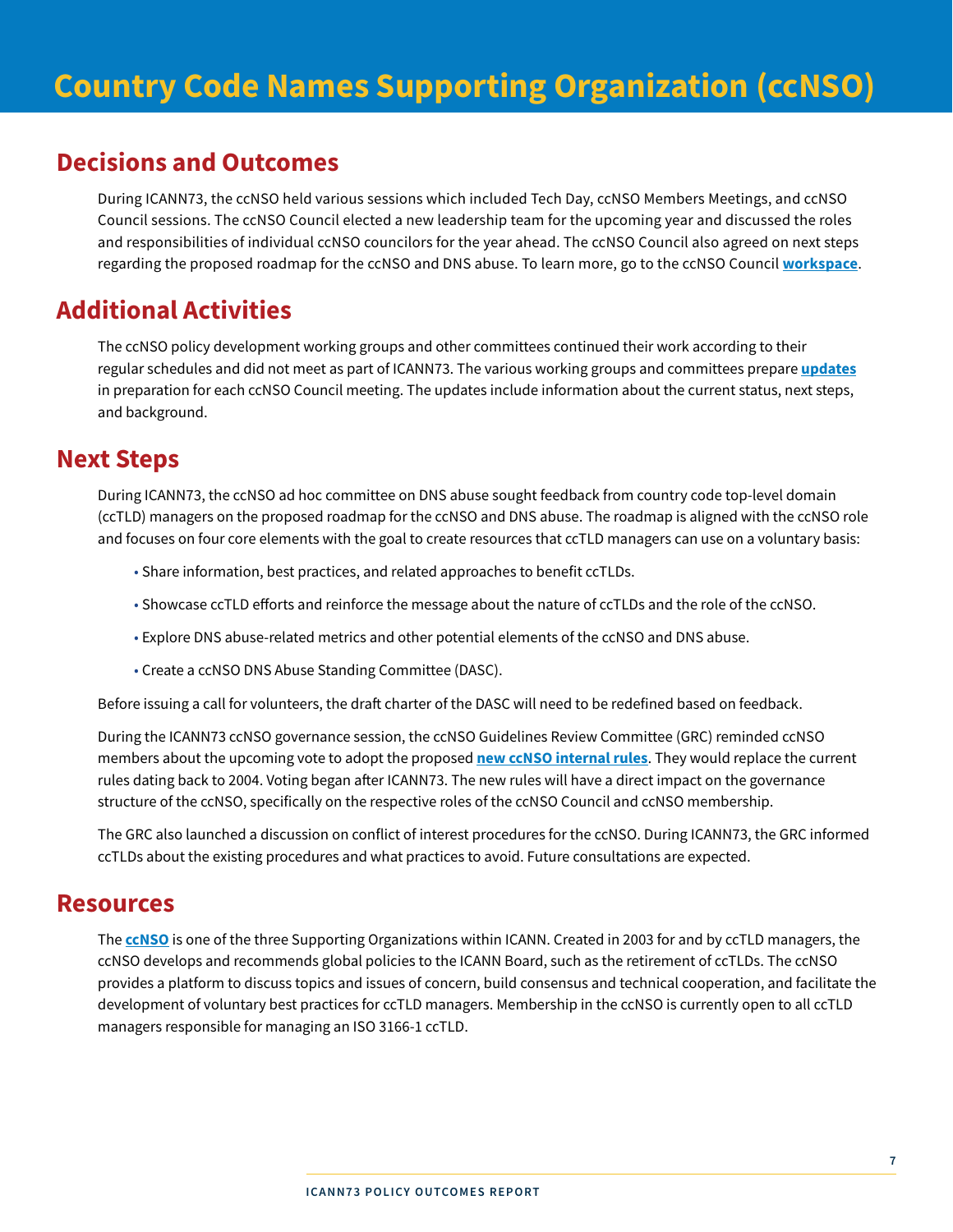# **Country Code Names Supporting Organization (ccNSO)**

The ccNSO is administered by the **[ccNSO Council](https://ccnso.icann.org/en/about/council.htm)**, which consists of 18 ccNSO councilors (15 elected by ccNSO members and three appointed by the ICANN Nominating Committee). The ccNSO councilors are actively involved in determining the work and direction of the ccNSO. ccNSO councilors manage the policy development process, lead and participate in **[various ccNSO working groups](https://ccnso.icann.org/en/workinggroups)**, engage with the community on topical issues, and develop positions based on community feedback. The ccNSO Council meets regularly at ICANN Public Meetings and on monthly teleconferences. ccNSO Council meetings are open to observers.

- **[ICANN73 ccNSO schedule](https://community.icann.org/display/ccnsowkspc/ICANN73+Virtual+Community+Forum+-+March+2022)**
- **[ccNSO Council workspace](https://community.icann.org/display/ccNSOCWS/Council++Workspace)**
- **[ICANN Learn course about the ccNSO](https://account.icann.org/login)**
- **[Quick Guide to the ccNSO](https://community.icann.org/pages/viewpage.action?pageId=66085237)**
- **[Subscribe to the ccNSO monthly newsletter](https://community.icann.org/display/ccnsowkspc/ccNSO+Newsletter)**
- **[ccNSO newsletter archive](https://community.icann.org/display/ccnsowkspc/ccNSO+Newsletter)**

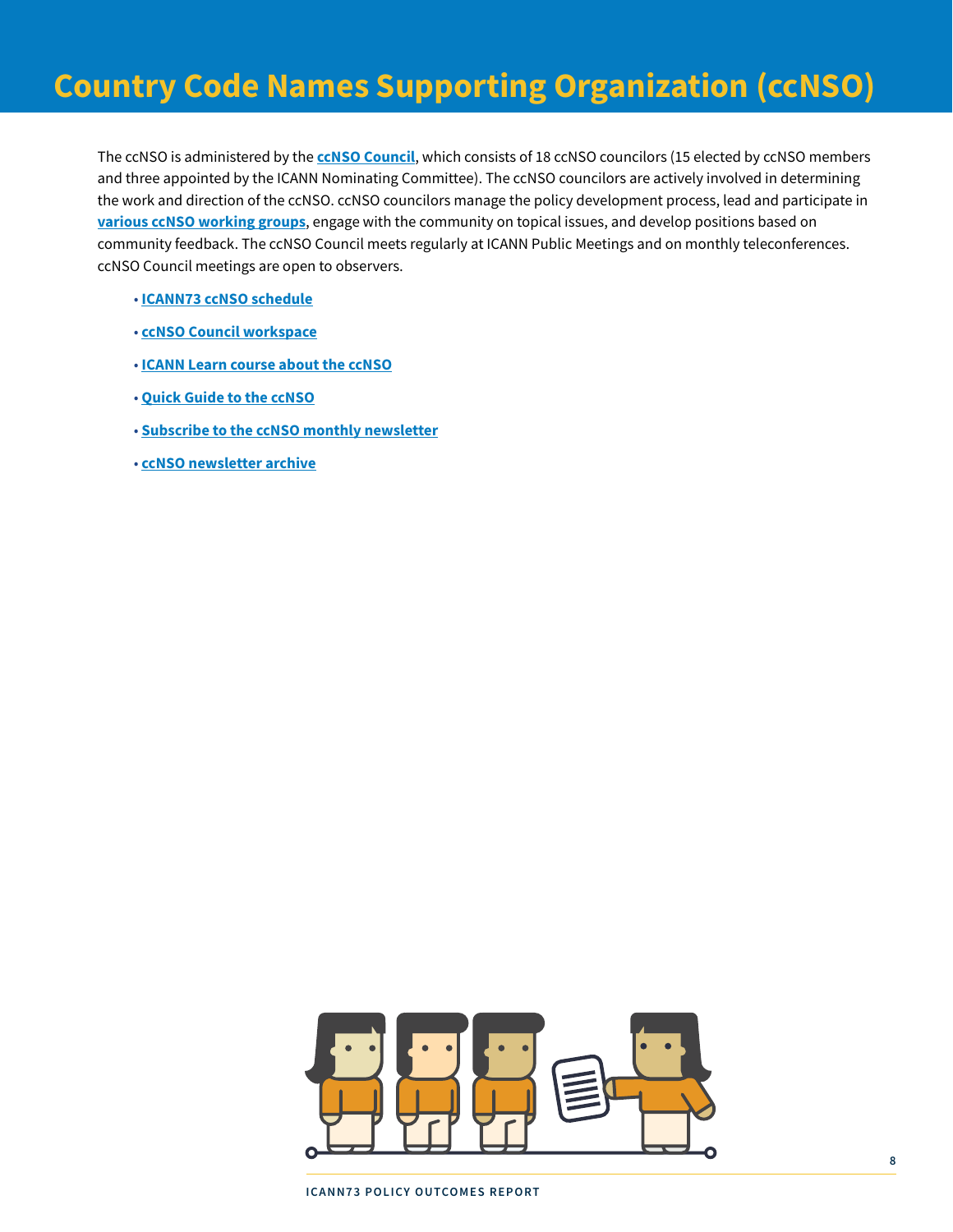<span id="page-8-0"></span>During ICANN73, the GNSO organized 24 sessions, including GNSO policy development process (PDP) working group sessions, sessions devoted to stakeholder group and constituency work, GNSO Council meetings, and joint sessions with other ICANN community groups.

#### **EPDP-TempSpec**

During its ICANN73 meeting, the ICANN Board **[voted](https://www.icann.org/resources/board-material/resolutions-2022-03-10-en)** to adopt the recommendations contained in the Expedited Policy Development Process (EPDP) on the Temporary Specification (TempSpec) for Generic Top-Level Domain (gTLD) Registration Data Phase 2A [Final Report.](https://gnso.icann.org/sites/default/files/file/field-file-attach/epdp-phase-2a-updated-final-report-03sep21-en.pdf) The Final Report covers the differentiation of legal vs. natural persons' gTLD registration data and the feasibility of unique contacts to have a uniform anonymized email address.

#### **Transfer Policy Review PDP**

The Transfer Policy Review PDP Working Group is tasked with determining if changes to the policy are needed to improve the security and efficacy of inter-registrar and inter-registrant transfers. The two-phase PDP began in May 2021. The working group is currently making progress on Phase 1A topics.

The working group had a session during ICANN73 and provided a brief update on its work. It then continued deliberations on Denial of Transfers and initiated a discussion on bulk use cases for inter-registrar transfers.

#### **EPDP-IDNs**

The GNSO Council initiated the EPDP on Internationalized Domain Names (EPDP-IDNs) to provide policy recommendations on:

- The definition of all top-level domains (TLDs) and the management of variant labels to facilitate the delegation of variant gTLDs in the root zone.
- How the IDN Implementation Guidelines should be updated in the future.

The EPDP-IDNs has largely completed an initial review of substantive deliberations on "Topic A: Consistent Definition and Technical Utilization of RootZone Label Generation Rules (RZ-LGR)."

During ICANN73, the team deliberated on questions related to the operational framework by which registry operators could apply for or seek to activate allocatable variant gTLD labels. It considered a proposal to survey eligible registry operators to understand the demand for activating variant labels. The team also discussed whether there should be variable pricing associated with variant TLDs and whether allocatable variant TLDs can be activated on a rolling basis.

#### **gTLD Registration Data Accuracy Scoping Team**

During ICANN73, the gTLD Registration Data Accuracy Scoping Team provided an introduction on its consideration of a number of accuracy-related aspects. Topics included current enforcement and reporting, measurement of accuracy, and effectiveness of existing accuracy requirements. The team also reviewed the status of current work items, including the review of **[gap analysis input proposals](https://docs.google.com/document/d/1sScP8MwgDCg4yvFNAYwQVql7DQob60vX/edit)** for how to measure whether existing accuracy requirements are being met. These proposals include, among others, suggestions to survey registrars, to conduct a registrar audit, and to restart the WHOIS Accuracy Reporting System (ARS). The team reiterated its need to have concrete data points to confirm whether existing accuracy requirements are being met or if there are issues that may require either further consideration or additional policy work.

**9** subject(s), to request contracted parties to provide access to individual records and bulk access to gTLD registration data As part of the session, the ICANN Board liaison to the scoping team shared that the ICANN Board supports continued efforts to ensure the accuracy of gTLD registration data. To that end, the ICANN Board requested that ICANN org prepare a number of specific scenarios in consultation with the European Data Protection Board. The goal is to determine if ICANN org has a legitimate purpose, which is proportionate and not outweighed by the privacy rights of the individual data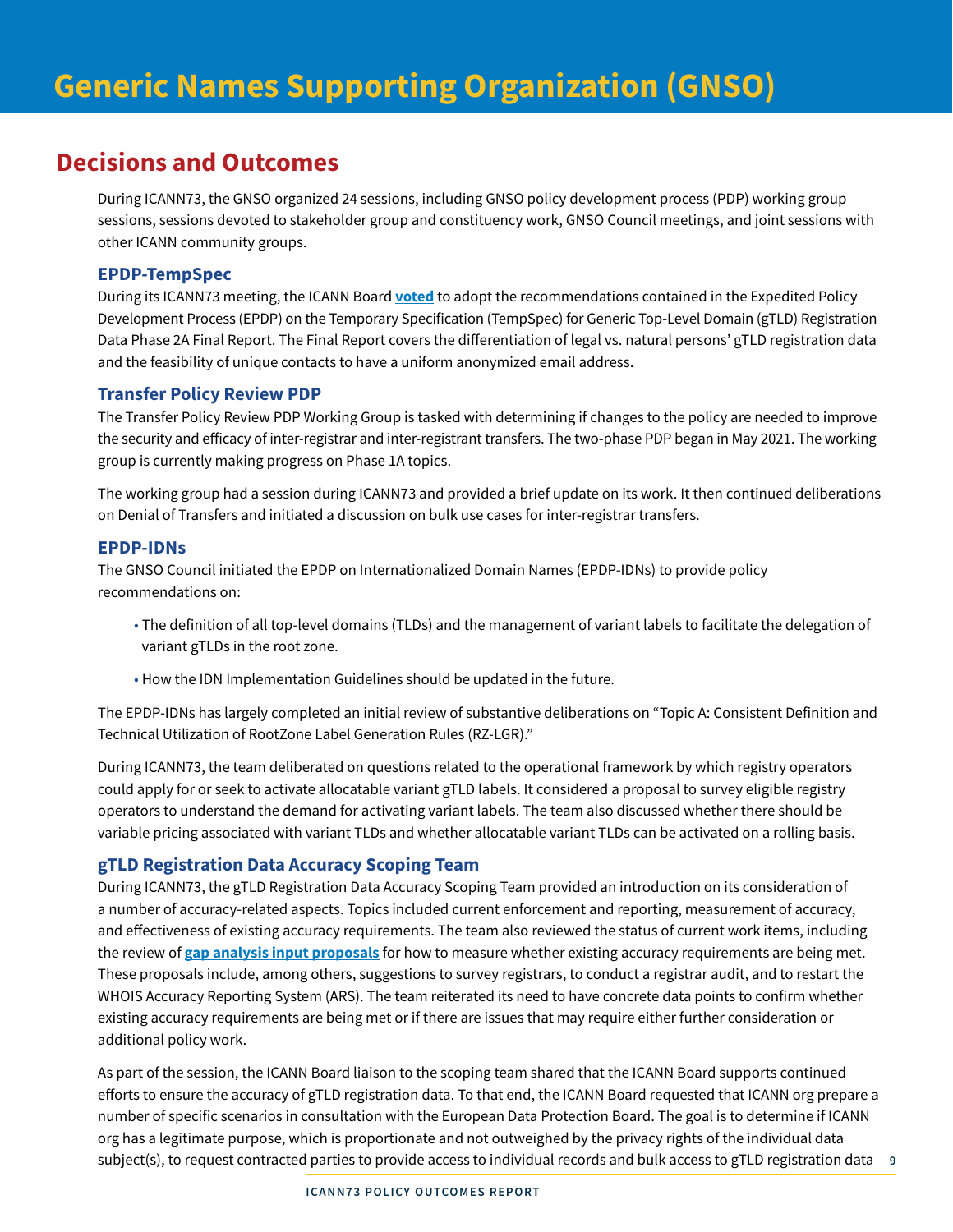# **Generic Names Supporting Organization (GNSO)**

in order to review the accuracy of gTLD registration data. The ICANN Board is of the view that this clarification will further inform discussions on this topic and will be helpful to address the issue of accuracy, as ICANN org could take further steps, such as restarting the ARS. The scoping team welcomed this development and looks forward to receiving the response so it can help inform its discussions.

Following ICANN73, the scoping team will continue to review the proposals for data collection and identify which specific next steps to pursue.

#### **GNSO Council Meeting**

During its meeting, the GNSO Council discussed:

- A debrief of the dialogue with the ICANN Board on the System for Standardized Access/Disclosure (SSAD) Operational Design Assessment (ODA).
- An update on work related to the New gTLD Subsequent Procedures (SubPro) Operational Design Phase (ODP).
- Next steps regarding the GNSO Council Small Team tasked with considering whether there may be DNS abuse related issues that should be addressed specifically through gTLD policy development.
- A high-level update on work being conducted and improvements made by the ICANN org Global Domains and Strategy (GDS) functions to implement GNSO policy recommendations.

The GNSO Council also passed resolutions to:

- Reappoint Seat 13 on the ICANN Board.
- Add implementation of specific Work Stream 2 recommendations of the Cross-Community Working Group on Enhancing ICANN Accountability to the GNSO Framework for Continuous Improvement Pilot Project.

#### **Ongoing Work**

While there were no sessions during ICANN73 about the following GNSO **[projects](https://gnso.icann.org/en/council/project)**, work continues on several initiatives.

#### **New gTLD SubPro PDP**

On 12 September 2021, the ICANN Board directed ICANN org to initiate an **[ODP](https://www.icann.org/subpro-odp)** for the Final Report outputs for the New gTLD Subsequent Procedures (SubPro) Operational Design Phase (ODP). The ODP began in December 2021. The ODA is expected to support the ICANN Board consideration of the outputs.

#### **RPMs PDP**

On 16 January 2022, the ICANN Board adopted the Phase 1 consensus recommendations from the Review of All Rights Protection Mechanisms (RPMs) in All gTLDs PDP on 16 January 2022. Phase 2 of the RPMs PDP is a review of the Uniform Domain Name Dispute Resolution Policy (UDRP). To aid the GNSO Council in developing the charter and scope of work for Phase 2, ICANN org has drafted a Policy Status Report on the UDRP that provides an overview of the UDRP to support GNSO assessment of the effectiveness of the UDRP for its intended purposes. The Policy Status Report was published for Public Comment. The final Policy Status Report, taking into account Public Comment submissions, will be presented for the consideration of the GNSO Council.

#### **EPDP-IGOs**

The EPDP on Specific Curative Rights Protections for Intergovernmental Organizations (IGOs) has completed its review of Public Comment submissions on its Initial Report. It has updated the recommendations as appropriate and is expected to deliver its Final Report in April 2022.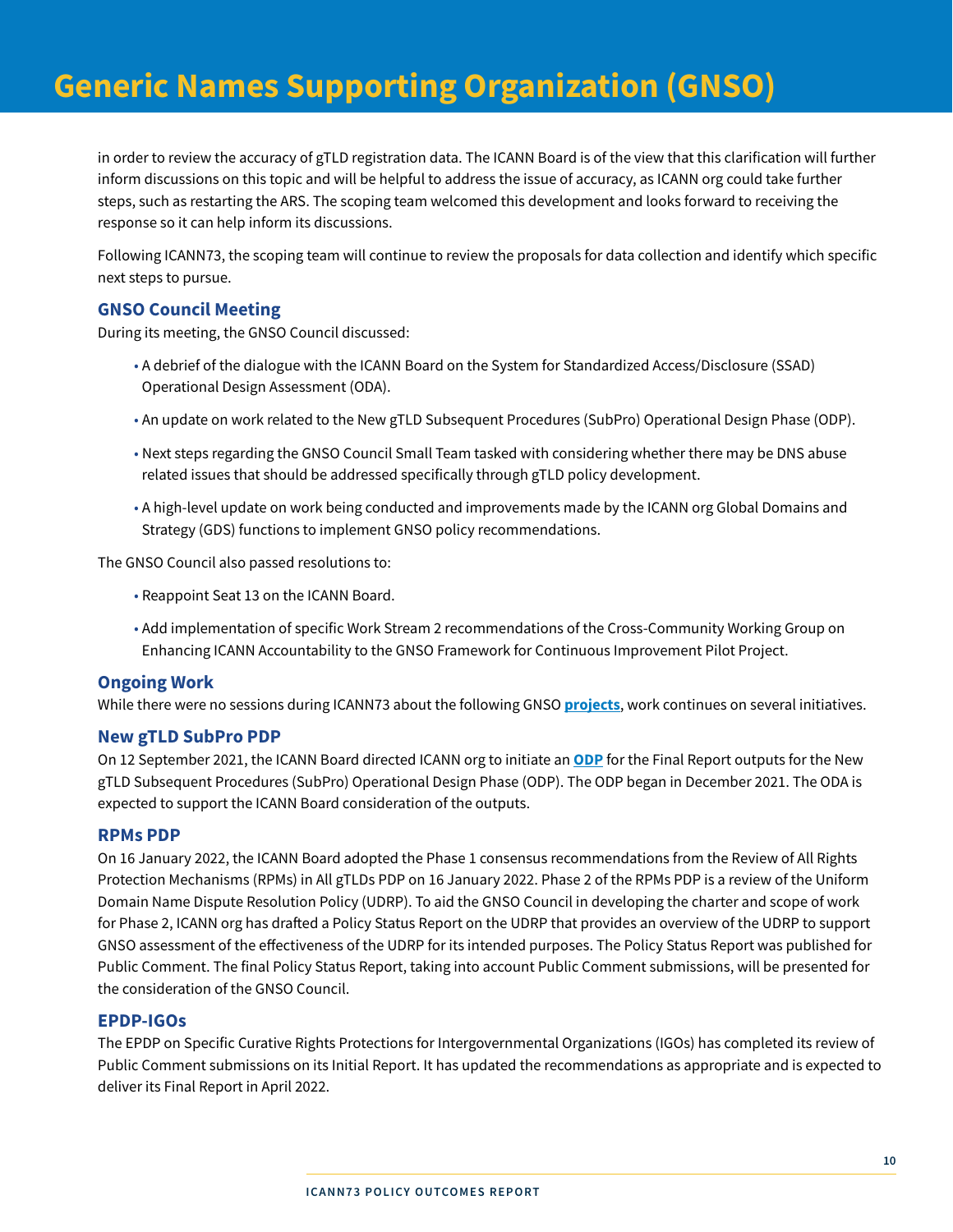#### **Stakeholder Group and Constituency Sessions**

A number of GNSO Stakeholder Group and Constituency sessions took place during ICANN73. Many groups discussed the recent study on DNS abuse commissioned by the European Commission. The groups also reviewed their priorities for 2022 with the ICANN Board and provided suggestions on how to enhance the effectiveness and efficiency of processes related to policy implementation after the ICANN Board adopts PDP recommendations.

#### **CPH**

The Contracted Parties House (CPH) held discussions related to a potential Global Domains Summit in late 2022 and drafted a list of potential topics for it.

#### **RrSG**

The Registrars Stakeholder Group (RrSG) held a membership session which included updates on ongoing policy development, registrar work with ICANN Compliance, the amendment review process of gTLD Registry-Registrar Agreements, and a demonstration of the RrSG DNS abuse triage tool.

#### **RySG**

The Registries Stakeholder Group (RySG) held a membership session which included a discussion of ongoing policy development and updates from respective representatives to each of the ongoing PDPs.

#### **NCPH**

The Non-Contracted Parties House (NCPH) consists of two stakeholder groups: the Commercial Stakeholder Group (CSG) and the Noncommercial Stakeholder Group (NCSG). The CSG has three constituencies, and the NCSG has two constituencies. The NCPH did not have a session during ICANN73.

#### **CSG**

While the Commercial Stakeholder Group (CSG) did not have a session during ICANN73, the constituencies of the CSG discussed topics of importance:

- The **Commercial Business Users Constituency (BC)** session included a presentation on the DNS abuse study commissioned by the European Commission. The BC also discussed its policy work and finance and operations activities.
- The **Intellectual Property Constituency (IPC)** session included a discussion with ICANN org on the implementation of policy recommendations. There was also a presentation on the DNS abuse study commissioned by the European Commission.
- The **Internet Service Providers and Connectivity Providers Constituency (ISPCP)** session included presentations from ICANN org on cybersecurity and new technologies. The ISPCP also discussed a new DNS abuse initiative.

#### **NCSG**

During the Noncommercial Stakeholder Group (NCSG) membership session, NCSG members participated in a discussion related to DNS abuse and received updates on the work of the **Noncommercial Users Constituency (NCUC)** and the **Not-for-Profit Operational Concerns Constituency (NPOC)**. NCSG members also discussed ongoing GNSO policy development and upcoming Public Comment proceedings.

The NCSG policy session included a discussion on New gTLD SubPro and closed generics. Participants reviewed the 6 March 2022 **[letter](https://www.icann.org/en/system/files/correspondence/botterman-to-ismail-fouquart-06mar22-en.pdf)** from the ICANN Board asking the GNSO and GAC to explore a mutually agreeable approach to handle closed generics.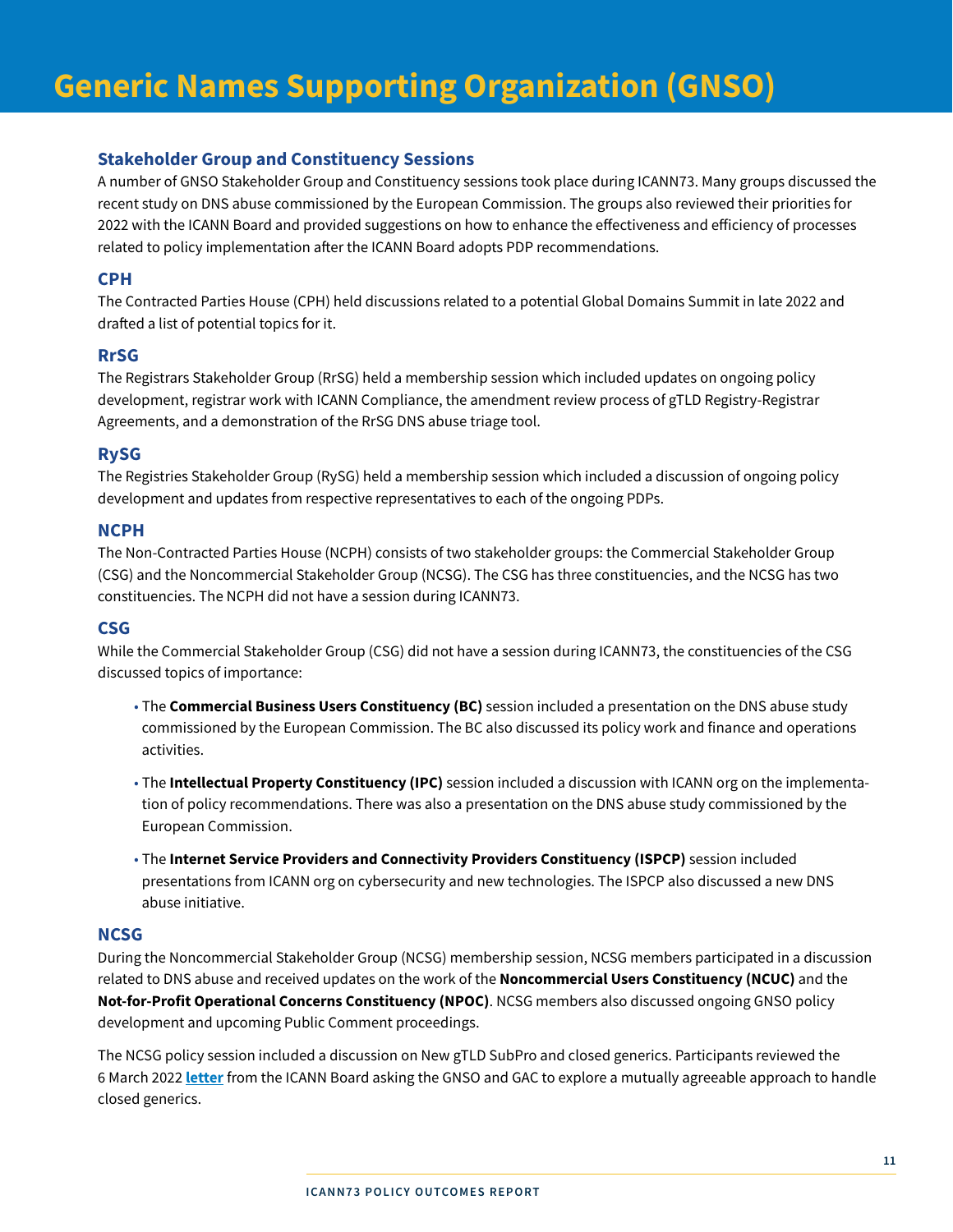# **Generic Names Supporting Organization (GNSO)**

# **Additional Activities**

During ICANN73, the GNSO held bilateral sessions with the Governmental Advisory Committee (GAC), ICANN Board, At-Large Advisory Committee (ALAC), and held a GNSO Council wrap-up session.

The GNSO Council and GAC discussed:

- SSAD ODA findings and the GNSO Council role in the event that the ICANN Board rejects SSAD-related recommendations.
- The extent to which the SubPro ODP will include a cost-benefit analysis of the 2012 round of new gTLDs.
- Expected outputs of the GNSO Council DNS Abuse Small Team.
- The status of EPDP-IGO.

The GNSO Council and ICANN Board discussed

- Priorities for ICANN work in 2022.
- Suggestions to enhance ICANN org efficiency and effectiveness of implementing PDP recommendations.
- EPDP Phase 2 next steps.
- GNSO Council work on providing additional implementation details for SubPro recommendations.

The GNSO Council and ALAC discussed:

- Status of the SSAD ODA.
- Status of the SubPro ODP.
- DNS abuse mitigation.
- Priorities for GNSO Council.
- At-Large community work in 2022.

The GNSO Council held a wrap-up session and discussed:

- Framing potential issues to consider as part of PDP 3.1/PDP 4.0 and combining related discussions. Topics may include improving engagement with the ICANN Board, improving engagement with GDS, modifying consensus policies, and reviewing policy recommendations.
- Potential approaches for addressing additional SubPro work.
- Whether a GNSO Council submission is needed on the UDRP Policy Status Report Public Comment proceeding.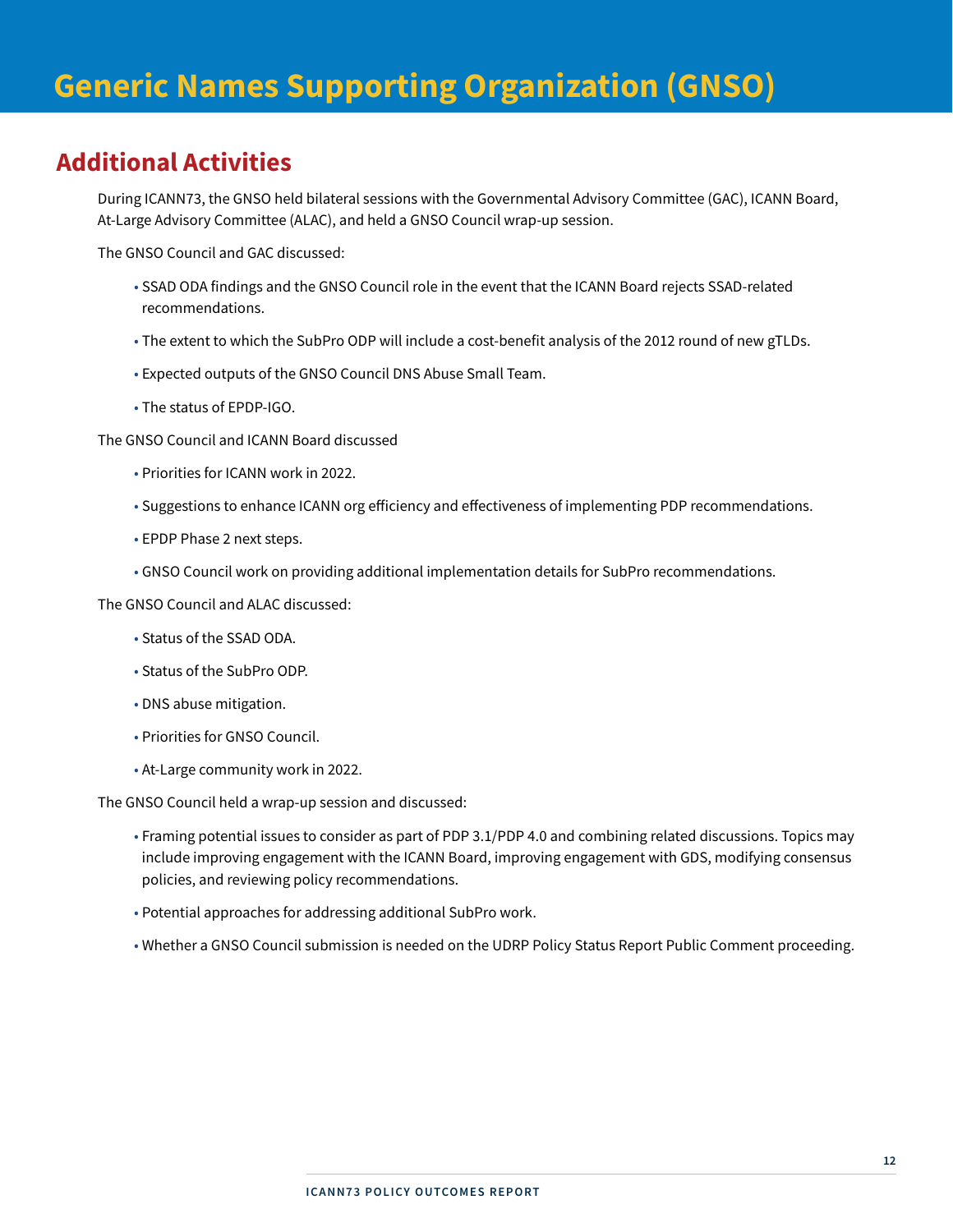# **Next Steps**

The GNSO Council and GNSO working groups will return to their regular work schedules. GNSO community leaders are preparing for ICANN74.

## **Resources**

- **[GNSO website](https://gnso.icann.org/en/news)**
- **[GNSO workspace](https://community.icann.org/category/gnso)**
- **[GNSO news](https://gnso.icann.org/en/news)**
- **[GNSO calendar](https://gnso.icann.org/en/group-activities/calendar)**
- **[GNSO on Twitter](https://twitter.com/icann_gnso)**
- **[ICANN Learn course about the GNSO](https://learn.icann.org)**

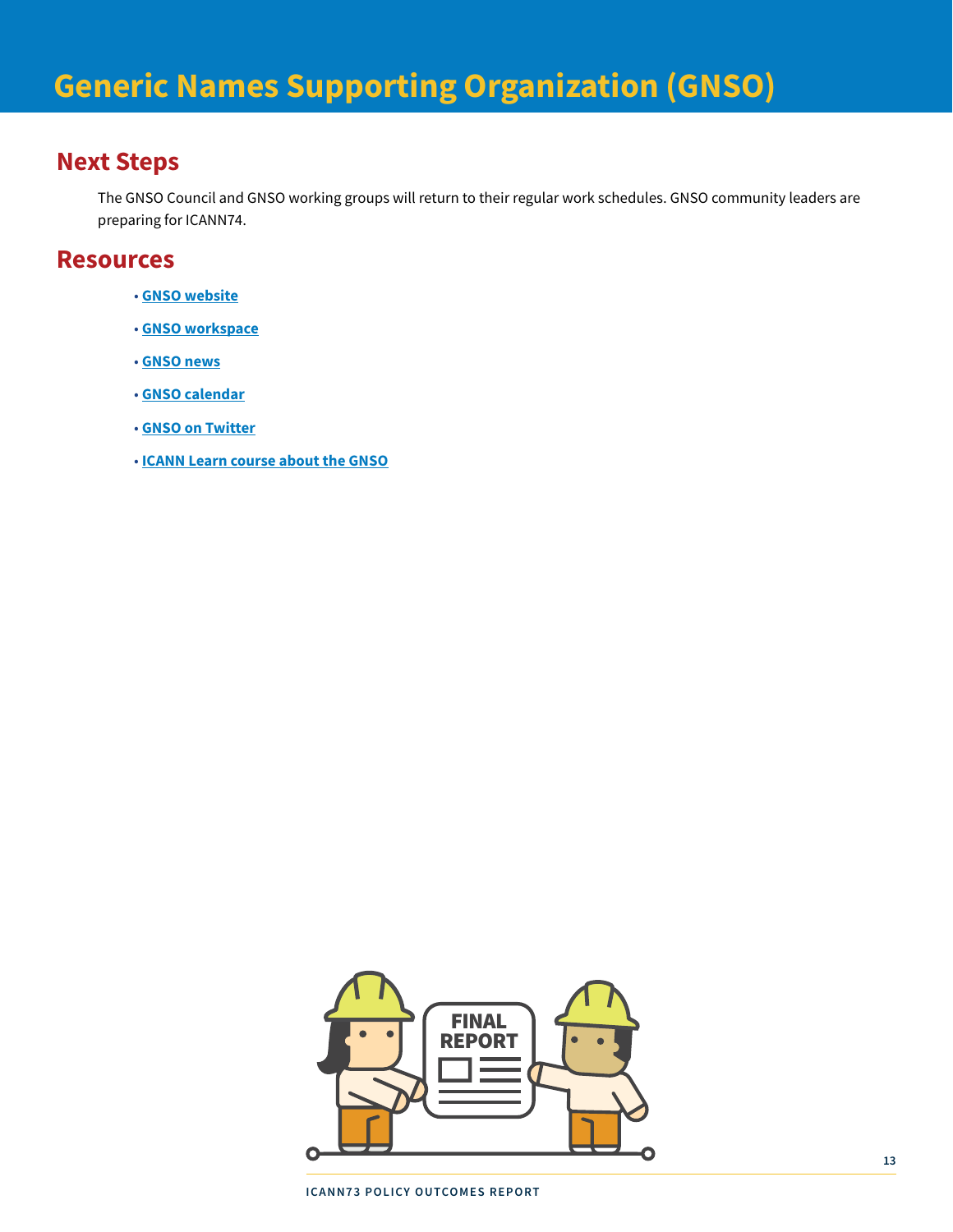<span id="page-13-0"></span>During ICANN73, the At-Large community, consisting of members of the At-Large Advisory Committee (ALAC), leaders of the Regional At-Large Organizations (RALOs), liaisons and At-Large members, held nine sessions. The sessions were organized in three tracks: policy, outreach and engagement, and operations. The sessions included two At-Large priority sessions, At-Large welcome and wrap-up sessions, two RALO sessions, and joint sessions.

# **Background**

#### **Policy Track**

#### **End User Perspective in Recommendations and the ICANN Prioritization Framework**

This session provided an update on the current state and planning for the ICANN Prioritization Framework and a review of the progress of the ALAC Operations, Finance, and Budget Working Group subteam on the matter of overall prioritization for At-Large. The first part of the session focused on the work of the subteam, including updates on the progress made on implementing recommendations and ICANN Board actions from:

- The third Accountability and Transparency Review.
- Work Stream 2 of the Cross-Community Working Group on Enhancing ICANN Accountability.
- Competition, Consumer Trust, and Consumer Choice Review.
- The second Security, Stability, Resiliency of the Domain Name System (DNS) Review.
- Registration Directory Service Review.

The second part of the session included updates from the ICANN org Planning and Implementation Operations teams. It also covered the ALAC Prioritization Assessment Tool which tracks progress and re-orders priority when necessary.

#### **Protecting the Rights of End Users for a Secure and Stable DNS**

This session highlighted the rights of end users and registrants and their importance in maintaining a stable and secure DNS. Three panels explored the topics of Internet end user interests and rights as incorporated in the ICANN Bylaws and ICANN community practices, the rights of registrants, and protecting the rights of registrants and Internet end users to ensure a secure and stable DNS. Speakers included members of the ICANN Board, ICANN community, and ICANN org.

#### **Outreach and Engagement Track**

The African Regional At-Large Organization (AFRALO) hosted the AFRALO-AfrICANN session to discuss and approve the statement on "DNS Abuse Capacity Development for End Users." The statement highlights the importance of capacity development to reduce the number of victimized end users and to teach end users how to report fraudulent activities.

The North American Regional At-Large Organization (NARALO) held a session on the topic, "Blockchain, NFTs, and Decentralized Domains: What is the Impact on End Users, Internet Security and Stability, and ICANN?" Panelists presented an overview of non-fungible tokens and decentralized domain names and discussed the implications for end users, ICANN, and Internet security, stability, and governance. NARALO leadership also provided updates on upcoming leadership elections and on the ICANN Nominating Committee selection process.

#### **Operations Track**

The At-Large welcome session provided an overview of the sessions organized by At-Large and those of particular interest to At-Large. It also featured a review of the At-Large talking points covering issues such as Universal Acceptance, DNS abuse, New Generic Top-Level Domains (gTLD) Subsequent Procedures (SubPro), the global public interest (GPI) framework, and the Transfer Policy. The wrap-up session provided highlights of ICANN73 and a discussion with ICANN Board members. The session concluded with an initial preview of ICANN74.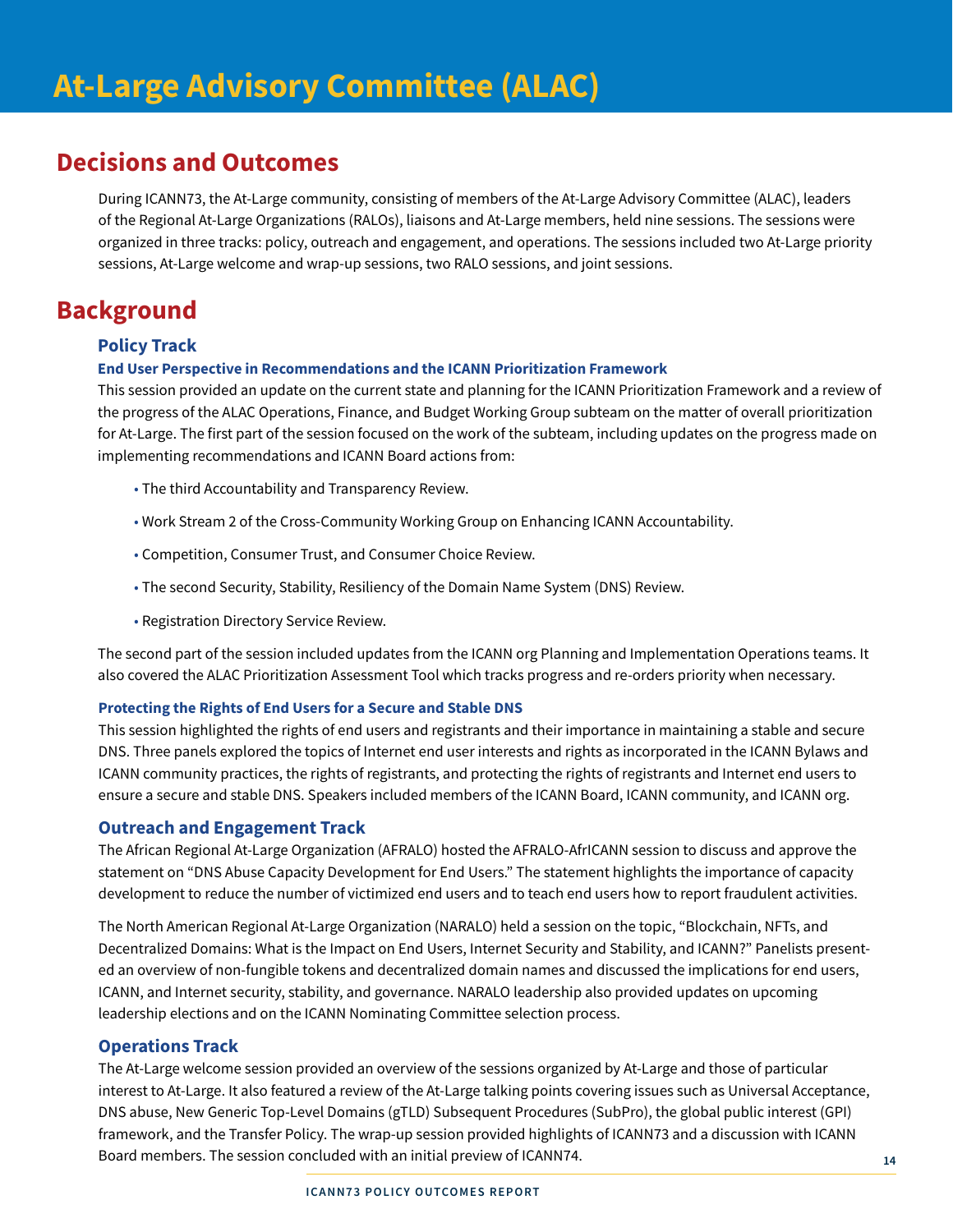# **Additional Activities**

During ICANN73, the ALAC held bilateral sessions with the ICANN Board, Governmental Advisory Committee (GAC), and the Generic Names Supporting Organization (GNSO) Council.

The joint session with the ICANN Board focused on

- Retention to strengthen diversity and inclusion in the multistakeholder model.
- Support for the development of quality At-Large Advice and Public Comment submissions.
- Improving policy development processes and the need for a holistic review due to workload pressure.
- The importance of prioritization.

The joint session with the GAC addressed:

- The GPI framework.
- Universal Acceptance and Internationalized Domain Names.
- The System for Standardized Access/Disclosure.
- ALAC and GAC coordination at the national level.

The joint session with the GNSO Council addressed:

- The status of the SSAD Operational Design Phase.
- The status of the New gTLD SubPro ODP.
- DNS abuse mitigation.
- Their respective priority work items.

## **Next Steps**

The ALAC and members of the At-Large community will continue their work in the areas of policy, outreach and engagement, and operations. The At-Large Planning Committee will begin its work to plan sessions for ICANN74.

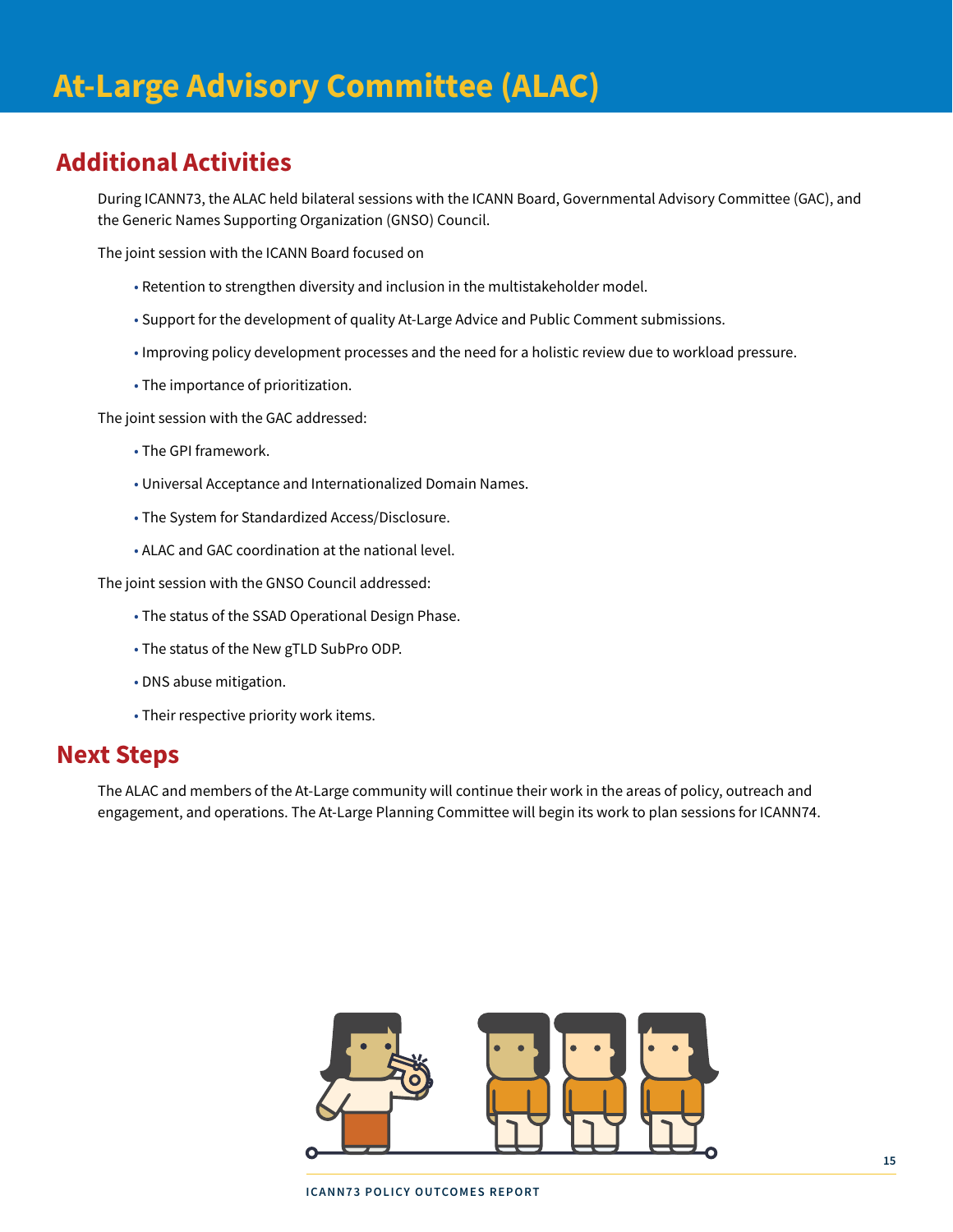## **Resources**

#### **At-Large website**

- **[Homepage](https://atlarge.icann.org/)**
- **[Membership](https://atlarge.icann.org/get-involved/join-us)**
- **[Policy Summary](https://atlarge.icann.org/policy-summary)**

#### **At-Large workspaces**

- **[ALAC Workspace](https://community.icann.org/pages/viewpage.action?pageId=2265510)**
- **[ALAC Policy Advice Development workspace](https://community.icann.org/display/alacpolicydev/At-Large+Policy+Advice+Development+Page)**
- **[At-Large Consolidated Policy Working Group](https://community.icann.org/pages/viewpage.action?pageId=82411661)**
- **[At-Large Operations, Finance and Budget Working Group](https://community.icann.org/pages/viewpage.action?pageId=132940946)**
- **[At-Large meetings](https://community.icann.org/display/atlarge/ICANN+Meetings)**
- **[At-Large governance](https://community.icann.org/display/AG/At-Large+Governance+Home)**

#### **At-Large social media**

- **[Facebook](https://www.facebook.com/icannatlarge)**
- **[Twitter](https://twitter.com/ICANNatlarge)**
- **[YouTube](https://www.youtube.com/user/ICANNAtLarge)**

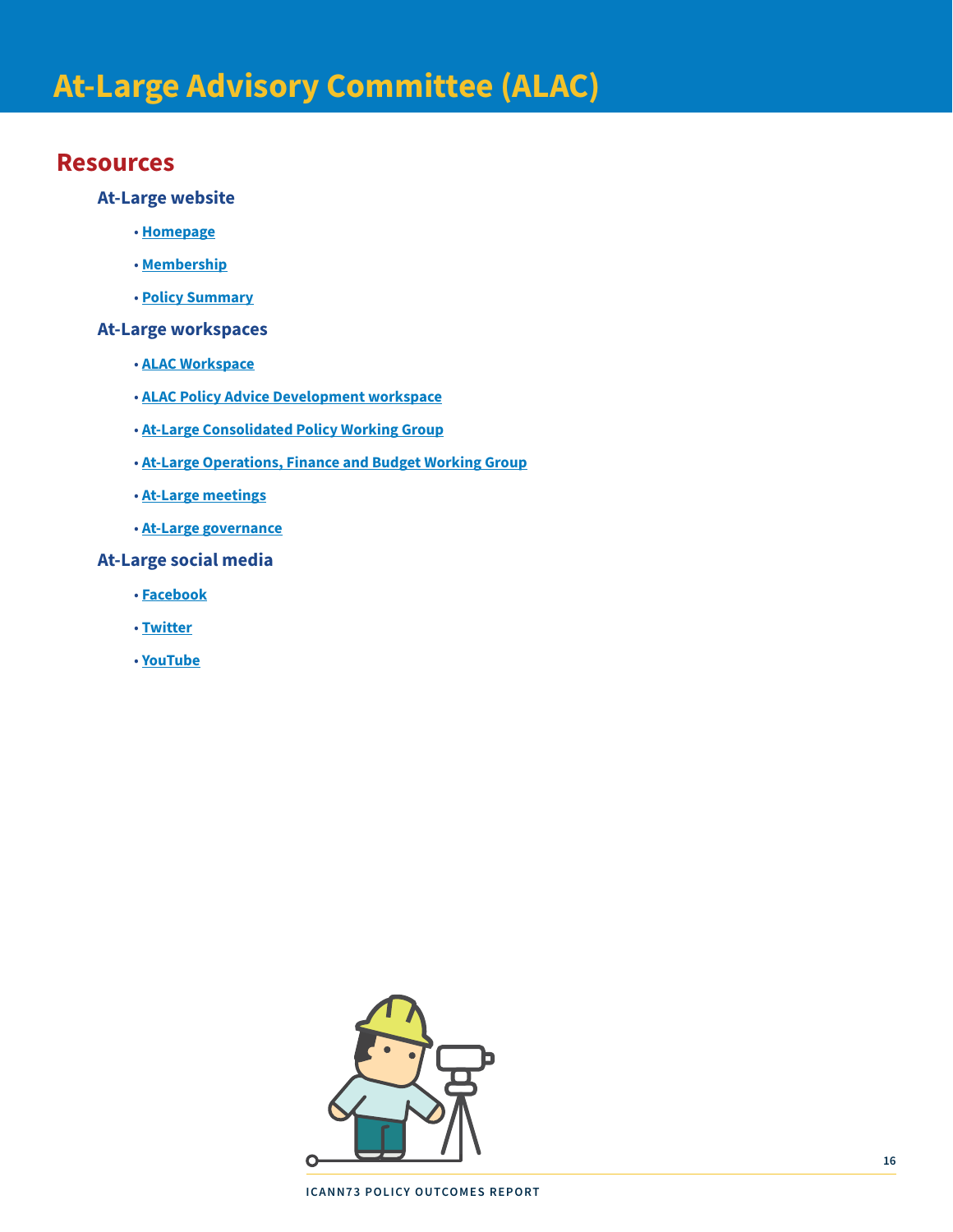<span id="page-16-0"></span>The GAC conducted almost 17 hours of sessions during ICANN73, including GAC Communiqué drafting. That work culminated in the **[ICANN73 GAC Communiqué](https://gac.icann.org/contentMigrated/icann73-gac-communique)**, which was published on 14 March 2022.

The ICANN73 GAC Communiqué included GAC statements on six different topics, including the global public interest (GPI) framework, New Generic Top-Level Domains (gTLDs) Subsequent Procedures (SubPro), the accuracy of gTLD registration data, implementation of the Expedited Policy Development Process on the Temporary Specification (EPDP-Temp Spec) for gTLD Registration Data Phase 1 policy recommendations, Domain Name System (DNS) abuse mitigation, and Universal Acceptance.

# **Additional Activities**

During ICANN73, the GAC held bilateral sessions with the ICANN Board, At-Large Advisory Committee (ALAC); members of the Generic Names Supporting Organization (GNSO), including GNSO Council leadership; and the Country Code Names Supporting Organization (ccNSO).

The GAC and the ICANN Board discussed:

- 2022 priorities and suggestions for enhancing the implementation of policy recommendations and Specific Reviews.
- Second Security, Stability, and Resiliency Review recommendations.
- GPI framework.
- gTLD registration data matters, including the System for Standardized Access/Disclosure (SSAD), data protection agreements between ICANN and contracted parties, and accuracy.

The GAC and the ALAC discussed:

- The GPI in ICANN processes.
- Universal Acceptance and Internationalized Domain Names (IDNs).
- The SSAD and GAC coordination at the national level.

The GAC and the GNSO discussed:

- SSAD Operational Design Phase (ODP).
- New gTLDs SubPro ODP.
- DNS abuse mitigation matters.
- EPDP on Specific Curative Rights Protections for International Governmental Organizations (IGOs).
- Accuracy matters related to gTLD registration data and closed generics.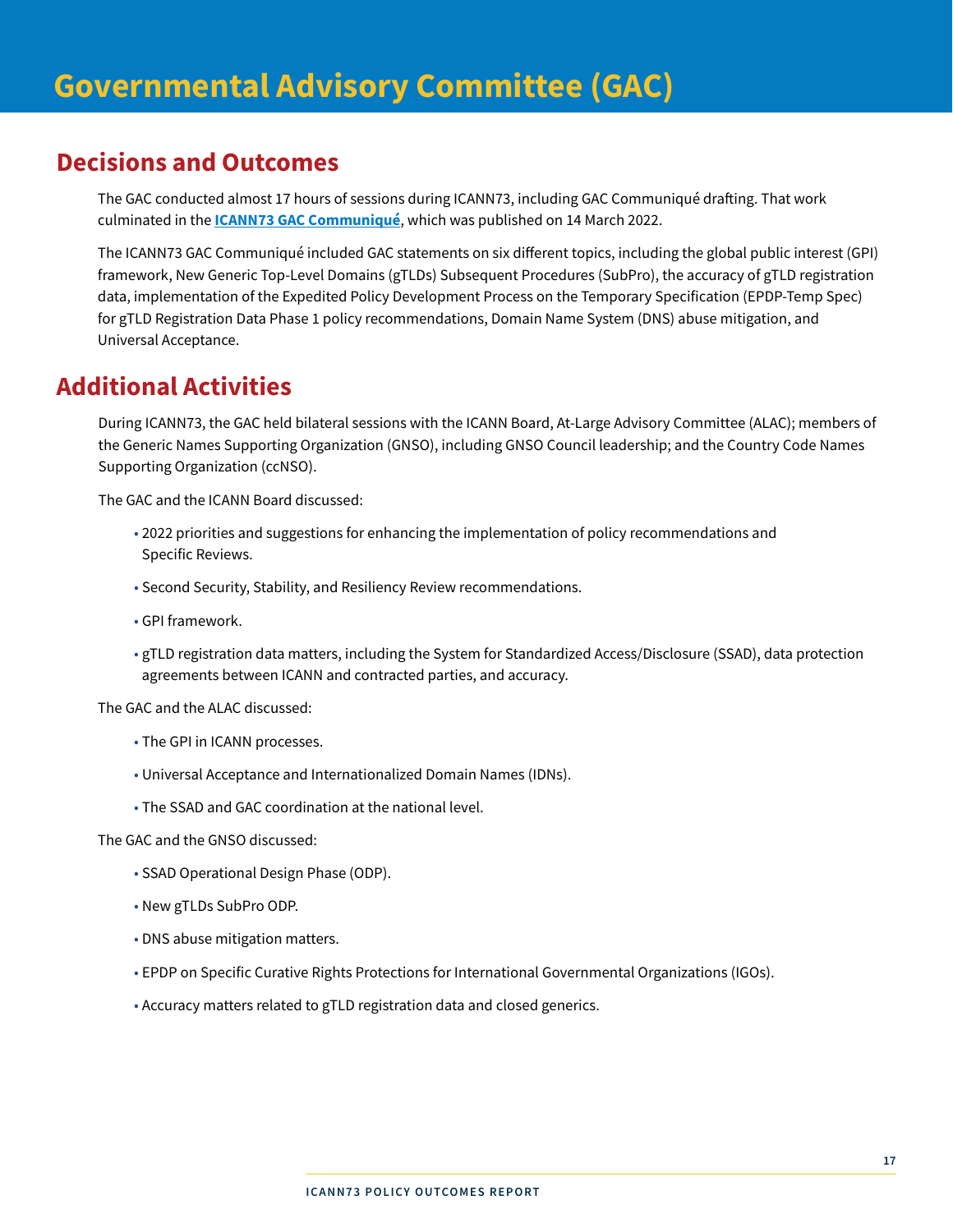The GAC and the ccNSO discussed:

- The third ccNSO policy development process on the process to retire country code top-level domains (ccTLDs) and related review mechanisms.
- The fourth ccNSO policy development process on the (de)selection of IDN ccTLD strings.
- ccNSO activities related to DNS abuse.

The GAC tailored its agenda to priority topics and drafting of the ICANN73 GAC Communiqué, while maintaining flexibility for GAC participants to engage in other sessions. Topics for GAC sessions included DNS abuse mitigation, New gTLDs SubPro, Registration Directory Service and data protection, IGO protection matters, and exploration of the GPI framework.

Each day during ICANN73, the GAC chair and vice chair team conducted an informal update for GAC delegates who found it difficult to participate due to time zone issues. These updates provided information to delegates about sessions held the previous day and offered a preview of sessions and topics expected for the day ahead.

# **Resources**

There are 179 member governments and 38 observer organizations in the GAC. Of those, representatives from 73 member governments and eight observer organizations participated during ICANN73. For more information about GAC sessions, please consult the GAC ICANN73 **[agenda](https://gac.icann.org/agendas/icann73-virtual-meeting-agenda)**.

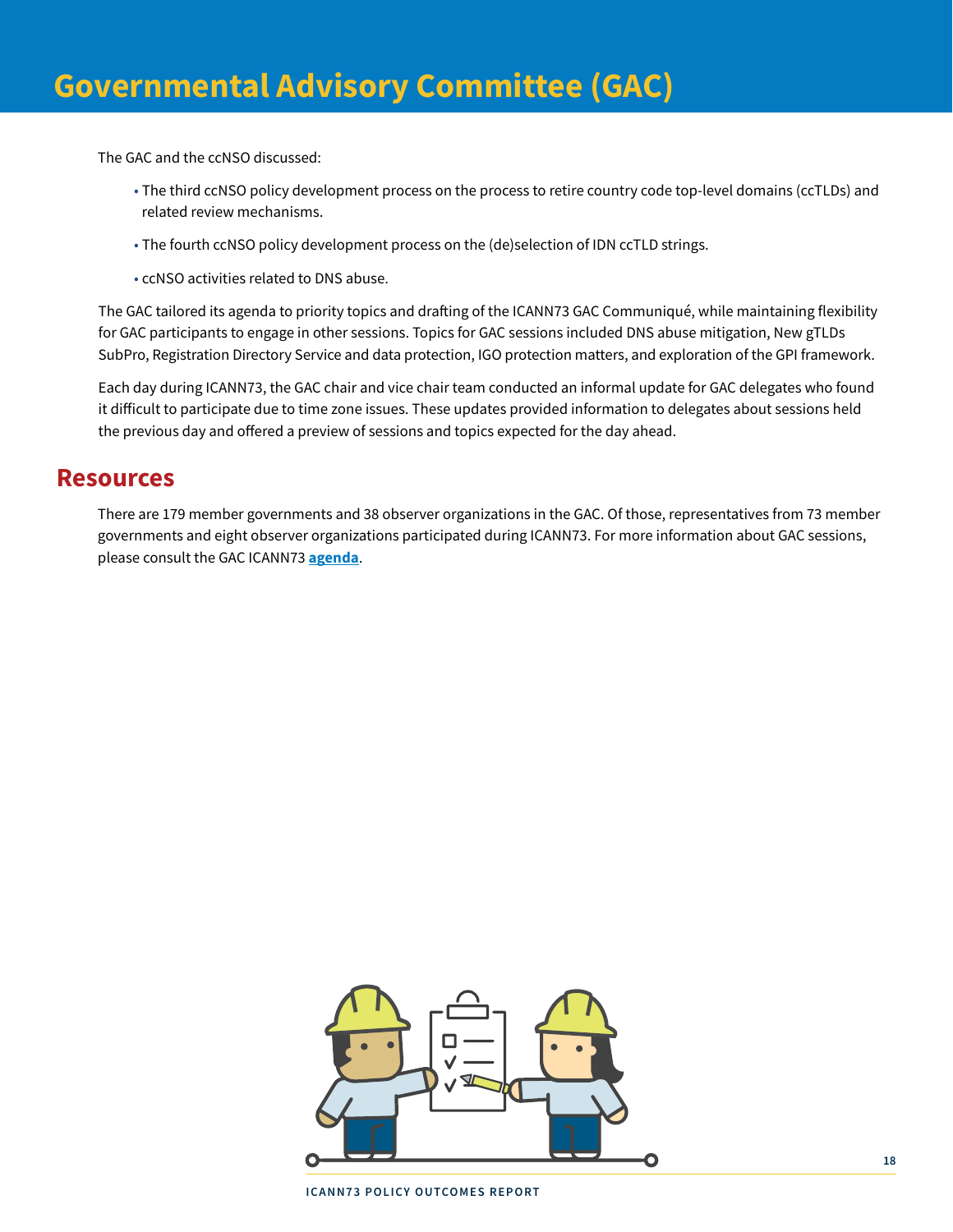# <span id="page-18-0"></span>**Activities**

The Root Server System Advisory Committee (RSSAC) held a joint session with the ICANN Board to discuss the evolution of Root Server System (RSS) governance. In addition, the RSSAC conducted a meeting and a public session to raise awareness about recent RSSAC **[publications](https://www.icann.org/groups/rssac/documents)**: "RSSAC047v2: RSSAC Advisory on Metrics for the DNS Root Servers and the Root Server System," "RSSAC058: Success Criteria for the RSS Governance Structure," and "RSSAC059: RSSAC Advisory on Success Criteria for the Root Server System Governance Structure."

# **Next Steps**

The **[RSSAC Caucus](https://www.icann.org/groups/rssac-caucus)** consists of DNS experts who have an interest in the RSS, thus broadening the base of diverse, technical expertise available for RSSAC work. The primary role of the RSSAC Caucus is to perform research and produce publications on topics relevant to the mission of the RSSAC.

The RSSAC appoints RSSAC Caucus members through the RSSAC Caucus Membership Committee. All RSSAC members are members of the RSSAC Caucus. There are over 100 members of the RSSAC Caucus from more than 20 countries.

Currently, there is no active work party in the RSSAC Caucus. More information about previous RSSAC Caucus work p arties is available **[here](https://www.icann.org/resources/pages/rssac-caucus-work-parties-2017-06-20-en)**.

The next RSSAC Caucus meeting will be conducted in conjunction with Internet Engineering Task Force (IETF) 114 in Philadelphia, United States on Sunday, 24 July 2022.

# **Resources**

The joint session with the ICANN Board, the RSSAC meeting, and the RSSAC session were open to observation:

- **[Joint Meeting: ICANN Board and RSSAC](https://73.schedule.icann.org/meetings/3gSTTGkvScHiXy8v6)**
- **[RSSAC Meeting](https://73.schedule.icann.org/meetings/Wc4H5Zd24zkwegeYi)**
- **[RSSAC Session](https://73.schedule.icann.org/meetings/DDh5fkbxzScJaW57n)**

For more information, including meeting minutes and a publications library, please visit the **[RSSAC webpage](https://www.icann.org/groups/rssac)**.